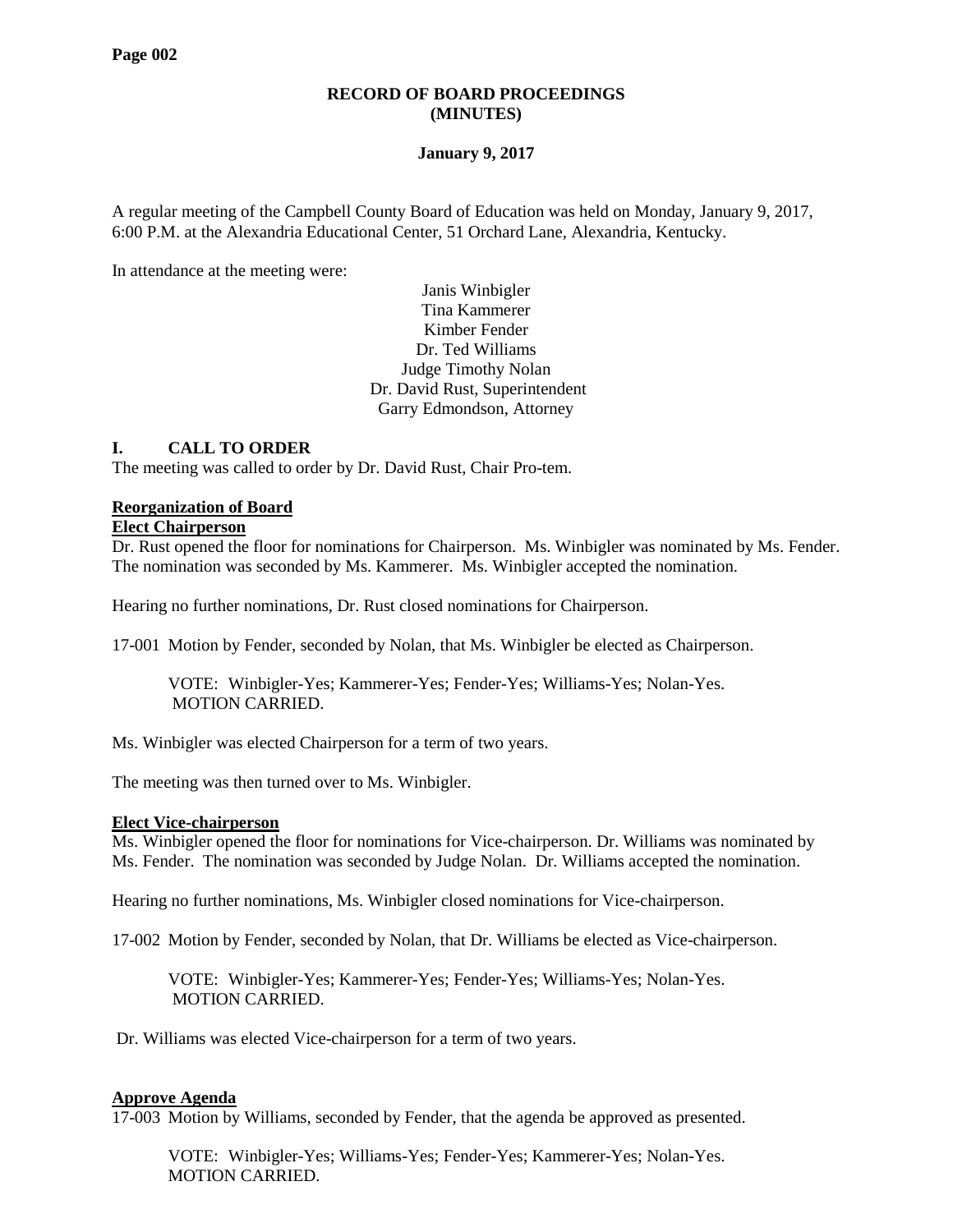# **Pledge of Allegiance**

## **Mission Statement**

### **School Presentation**

Campbell County Middle School *Jason Smith, Principal*

## **Our Stars**

*[Congratulations CCHS Competition Cheer Squad](http://www.campbellcountyschools.org/News/54436)* Congratulations to the CCHS Competition Cheer Squad for placing 8<sup>th</sup> at the KHSAA/KAPOS State Competition. They are:

| Carly    | <b>Buckler</b> |
|----------|----------------|
| Meredith | Kilmer         |
| Jacob    | Lawrence       |
| Erin     | McNamara       |
| Darah    | Miller         |
| Ashley   | Rust           |
| Lauren   | Smith          |
| Hayley   | Walter         |
| Devon    | Abuan          |
| Kayla    | Arthur         |
| Paighton | <b>Brooks</b>  |
| Grace    | Dyas           |
| Destiny  | Flannery       |
| Kylie    | Gillespie      |
| Hope     | Hounshell      |
| Katie    | Mertens        |
| Baylie   | Sharp          |
| Grace    | Wildeboer      |

#### *[Congratulations Kaylee Hitt Bowler of the Week!](http://www.campbellcountyschools.org/News/54437)*

Congratulations to Kaylee Hitt, who won the Cincinnat Enquirer's "Bowler of the Week"! Kaylee Rolled a perfect 300 game on November 22<sup>nd</sup> in a tie against Cooper.

# *[Congratulations 6th Grade Academic Team](http://www.campbellcountyschools.org/News/54432)*

Congratulations to the CCMS  $6<sup>th</sup>$  Grade Academic Team who dominated seven local schools in written testing and quick recall. For the  $11^{th}$  year in a row, our Camels brought home the title of  $6^{th}$  **Grade Showcase Quick Recall Champions**! Our team stayed perfect on the buzzers more than doubling the points scored by all of their opponents.

This past Saturday, our sixth graders competed against students from other middle schools in Campbell & Kenton Counties. Thirteen of our students took written tests and eleven of them collected individual medals at the end of the day. Leading the team was **Emilie Zengel** with 1<sup>st</sup> place in both Language Arts and in Arts & Humanities. **Ethan Taylor** earned 2 medals with  $1^{st}$  place in Science and  $4^{th}$  place in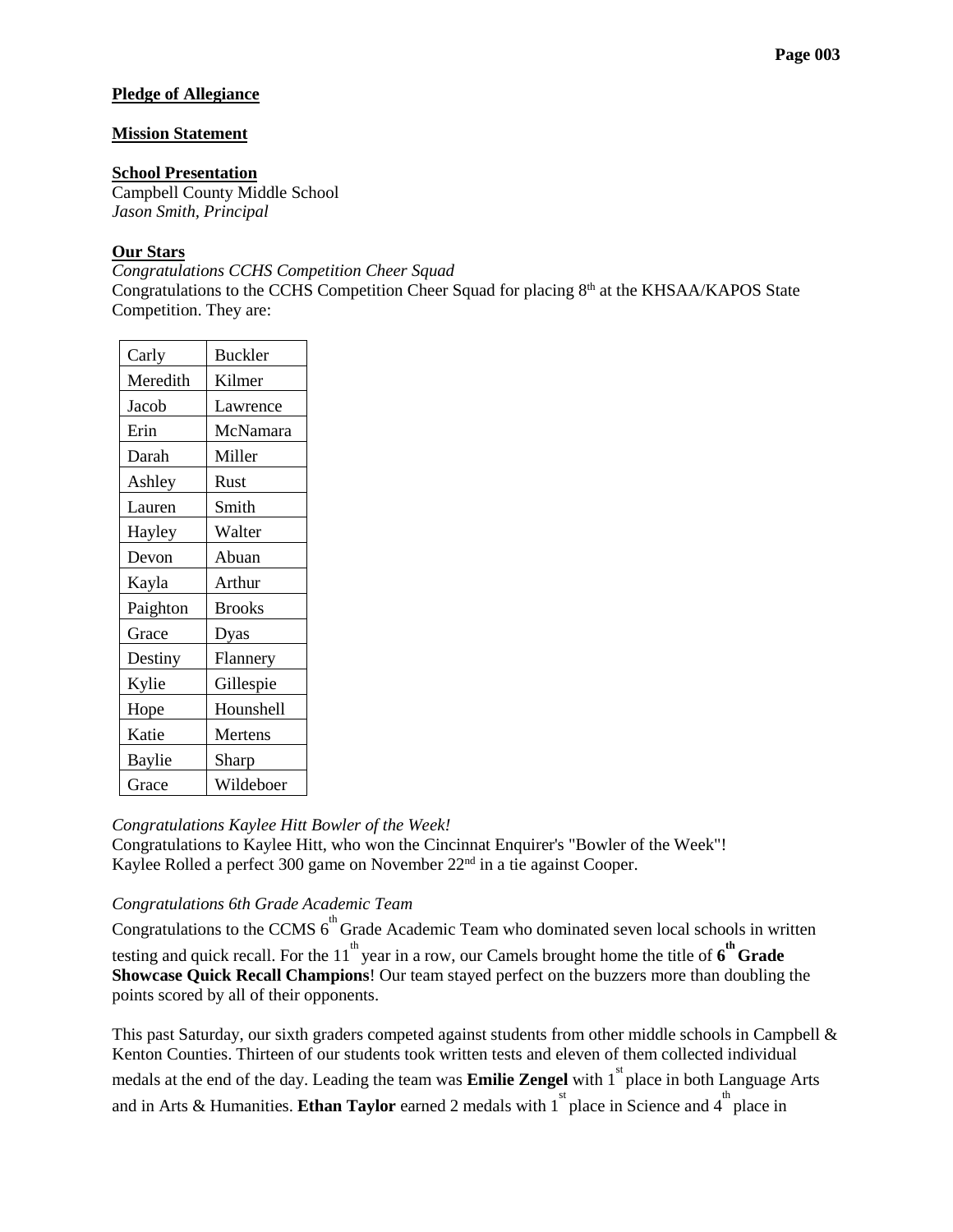# **Page 004**

Mathematics. Also collecting 2 individual medals were **Sophie Jones** with 1<sup>st</sup> place in Composition & 5<sup>th</sup> place in Science, and **Bailey Klei** with a 2<sup>nd</sup> place in Arts & Humanities and a 4<sup>th</sup> place in Composition. Rounding out the individual medals were **Cora Bertch** who took 2<sup>nd</sup> place in Mathematics, **Allie Messmer** with 5<sup>th</sup> place in Mathematics, **Kennedy Johnson--** 4<sup>th</sup> place Science, **Mustafa Akhtar**—4<sup>th</sup> place Social Studies, **Lawson Trapp—**3rd place Language Arts, **Aubrie Klei—**5 th place Arts& Humanities, and **Ryann Crowley**  $-2^{nd}$  place in Composition.

Our Quick Recall Team remained undefeated all day. Led by Ethan Taylor, Emilie Zengel and Cora Bertsch, the team outscored Highlands, Woodland and St. Cecila. All members of our team saw action on Saturday. The other members of our Showcase Champion team include: Mustafa Akhtar, Ryann Crowley, Ava Day, Aubrie Klei, Bailey Klei, Allie Messmer, Adelaide Sheets & Lawson Trapp.

# *Congratulations CCMS Cheer Squad*

Congratulations to the CCMS Competition Cheer Squad for their 1<sup>st</sup> place finish at the Regional Competition and taking  $8<sup>th</sup>$  place at the State Competition!

**Competition Cheer 2016** Ella Banta Sydney Brooks Jordan Brooks Rebecca Brown Alivia Carrier Mia Clark Cassie Johnson Brianna Kinman Ella Kremer Lacey Murphy Kaelyne Peebles Ashlyn Rust Jazzlyn Simon Cook Kaylee Snowball Paige Tiemeier Paige Wesspesser Emily Walter

# *Board Member Recognition Month***:**

An excellent public education system is vital to the quality of life here in Campbell County, and the members of the Campbell County Board of Education constitute a tremendous resource as decisionmakers who respond to the challenges of supporting 21st-century schools that meet high standards of student achievement.

Our board members, Ms. Kimber Fender, Ms. Tina Kammerer, Judge Nolan, Dr. Ted Williams and Ms. Janis Winbigler serve this community by representing the interests of the whole community; and continually strive for improvement and progress in the educational opportunities for all students.

Across the state this month, local school board members, including those in our school district, will be saluted by administrators, faculty, staff, students and community members during Kentucky's observation of School Board Recognition Month.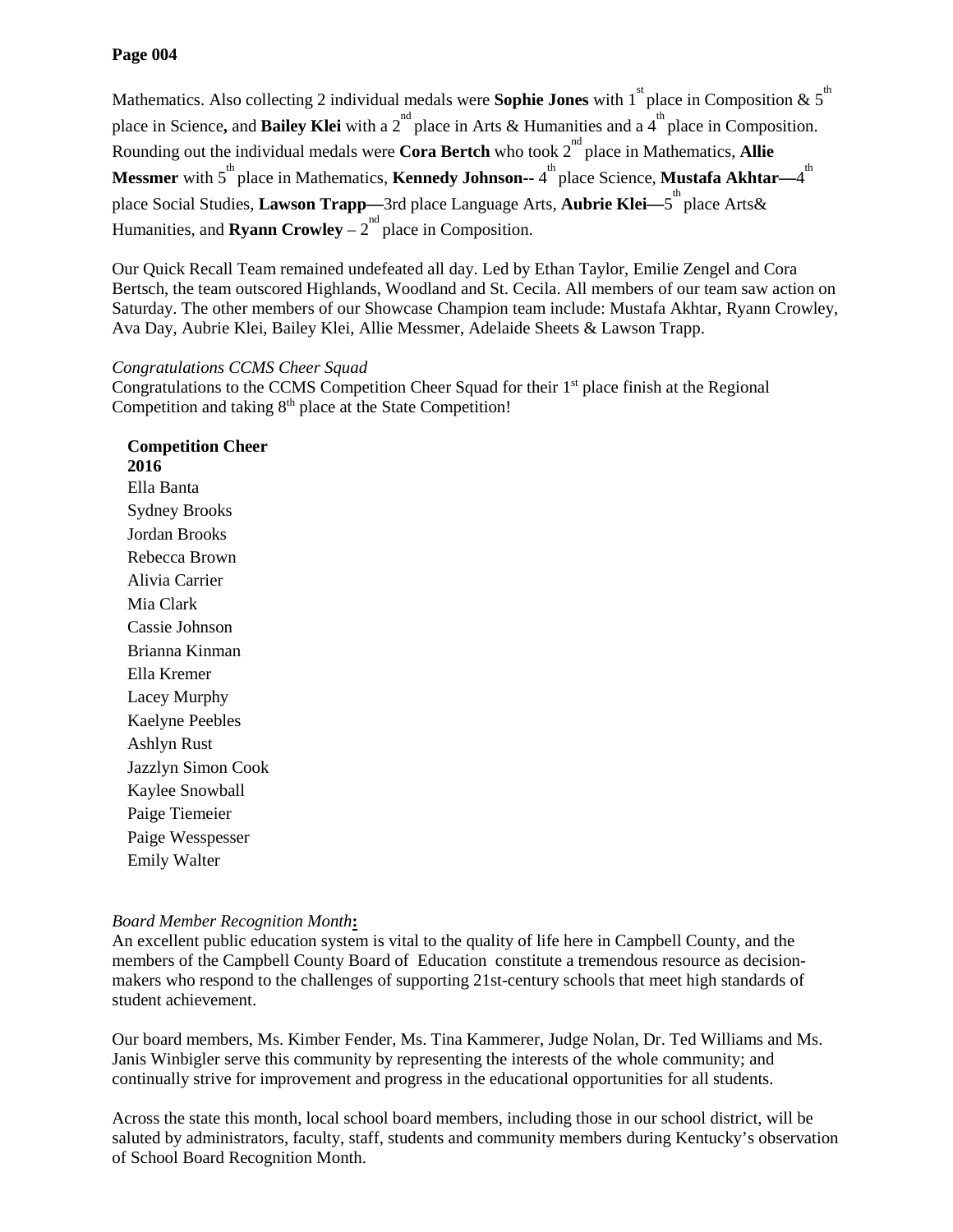Our current board members are among the 850-plus school board members in the state's 173 local school districts who will be singled out for their service in doing a job that has become increasingly complex.

Academic standards. Achievement gaps. College and career readiness. School safety. Athletics and extracurriculars. Policies of all kinds. Plus the budgeting that undergirds it all are just some of the areas our local school board members must understand because of their responsibilities.

In addition, members of the Campbell County Board of Education must keep up with changes in education laws and regulations, and devote time to their own annual professional development and training.

Tonight, we ask that all community members take the time this month to thank the board members elected to represent them. They are true partners with administrators, teachers and staff in doing Whatever It Takes to ensure all CCS students are prepared for college, career and life.

To our board members we give you are deepest appreciation. Thank you on behalf of the students, staff and community of Campbell County Schools.

# **Recess**

As provided in the agenda (as approved), the Board briefly recessed for pictures with the Our Stars.

# **II. COMMUNICATIONS Audience Comments**

# **Superintendent Comments**

## **Board Member Comments**

#### **Personnel Actions**

| <b>NAME</b>        | <b>POSITION</b>                           | <b>ACTION / REASON</b> | <b>EFFECTIVE</b>          | <b>LOCATION</b> |
|--------------------|-------------------------------------------|------------------------|---------------------------|-----------------|
| Berkley, Kennedy   | Teacher - Special Ed<br>Hired<br>1/3/2017 |                        | <b>CCHS</b>               |                 |
| Bogosta, Melissa   | Teacher                                   | Resigned               | 12/16/2016                | <b>CCMS</b>     |
| Carrigan, Sean     | Teacher                                   | Resigned               | 12/7/2016                 | <b>CCHS</b>     |
| Clair, Stephen     | Custodian                                 | Hired                  | 12/7/2016                 | <b>CCHS</b>     |
| Curry, Robyn       | Teacher                                   | Retired                | 12/8/2016                 | <b>CCHS</b>     |
| Emery, Theresa     | Paraeducator - Special Ed                 | Hired                  | 12/12/2016<br><b>CCMS</b> |                 |
| Geiman, LeRoy      | Custodian                                 | Retired                | 12/30/2016                | <b>CCHS</b>     |
| Hall, Devin        | Paraeducator                              | Hired                  | 1/3/2017                  | <b>CCHS</b>     |
| Hater, Judith      | <b>Bus Monitor</b>                        | Retired                | 12/31/2016                | Transportation  |
| Herald, Amanda     | Custodian                                 | 12/7/2016<br>Hired     |                           | <b>CCHS</b>     |
| Horn, Melissa      | Custodian                                 | Resigned               | 12/30/2016                | Cline           |
| Lee, Cynthia       | <b>Health Service Technician</b>          | Hired                  | 1/4/2017                  | <b>CCHS</b>     |
| Mason, Justin      | Paraeducator                              | Resigned               | 1/2/2017                  | <b>CCHS</b>     |
| Parks, Angela      | Custodian                                 | Hired                  | 1/3/2017                  | Cline           |
| Pierson, Kelly     | Teacher                                   | Hired                  | 1/3/2017                  | <b>CCHS</b>     |
| Schierenbeck, Lisa | <b>ESS Daytime Tutor</b>                  | Hired                  | 12/12/2016                | <b>CCMS</b>     |
| Simington, Wanda   | <b>Bus Monitor</b>                        | Resigned               | 12/7/2016                 | Transportation  |
| Wirth, Madison     | <b>ESS Daytime Tutor</b>                  | Hired                  | 1/3/2017                  | District Wide   |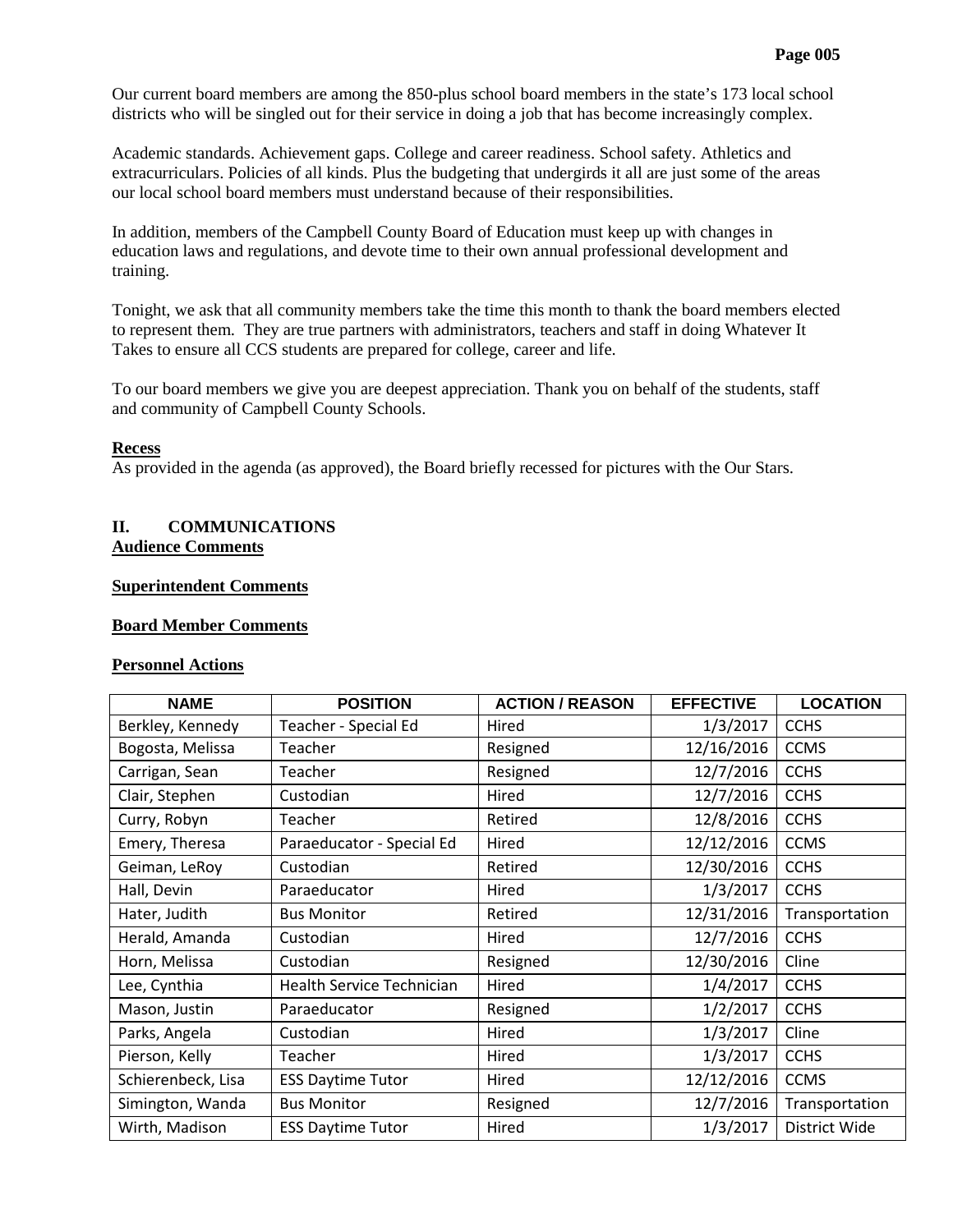#### **Substitutes**

| Bezold, Marissa | Substitute Teacher      | Hired | 12/20/2016 | District Wide  |
|-----------------|-------------------------|-------|------------|----------------|
|                 |                         |       |            |                |
| Combs, Emily    | Substitute Custodian    | Hired | 12/27/2016 | District Wide  |
| Curless, Donna  | Substitute Food Service | Hired | 1/6/2017   | District Wide  |
| Neises, Robert  | Substitute Bus Monitor  | Hired | 12/16/2016 | Transportation |
| Penalva, Daniel | Substitute Teacher      | Hired | 1/4/2017   | District Wide  |
| Roberson, Linda | Substitute Teacher      | Hired | 12/20/2016 | District Wide  |
| Taylor, Charles | Substitute Bus Driver   | Hired | 12/1/2016  | Transportation |
|                 |                         |       |            |                |

# **Written Communications and Reports**

SBDM Minutes FRYSC Reports Homeless Services Report Pupil Personnel Report Public Relations Report School Related Field Trip Notifications Field Trip Report - Athletics Field Trip Report - Transportation Nutrition Report Card for 2015-16 School Year Statutory Oath for Board of Education Members Pursuant to K.R.S. 160.170 Kentucky School Boards Insurance Trust (KSBIT)

# **Architect Report**

Hayes & Associates *Ehmet Hayes*

# **III. DISCUSSION**

# **Draft Budget 2017-18**

The Superintendent presented a draft budget for 2017-18 to the Board of Education.

# **IV. ACTION AGENDA**

# **Board of Education Meeting Schedule 2017**

17-004 Motion made by Fender, seconded by Williams, that the Board of Education regularly scheduled meetings be set as the third Monday of each month with the following exception:

October 23, 2017 ( $3<sup>rd</sup>$  Monday falls immediately after fall break; therefore,  $4<sup>th</sup>$  Monday)

All meetings will begin at 6:00 p.m. and will be held at the Alexandria Educational Center, 51 Orchard Lane, Alexandria KY.

VOTE: Winbigler-Yes; Williams-Yes; Fender-Yes; Kammerer-Yes; Nolan-Yes. MOTION CARRIED.

# **Building Modification Request –Bus Garage**

17-005 Motion made by Williams, seconded by Nolan, that the request to modify the bus garage by adding one garage door to the front of the building be approved per the recommendation of the Superintendent.

VOTE: Winbigler-Yes; Williams-Yes; Fender-Yes; Kammerer-Yes; Nolan-Yes. MOTION CARRIED.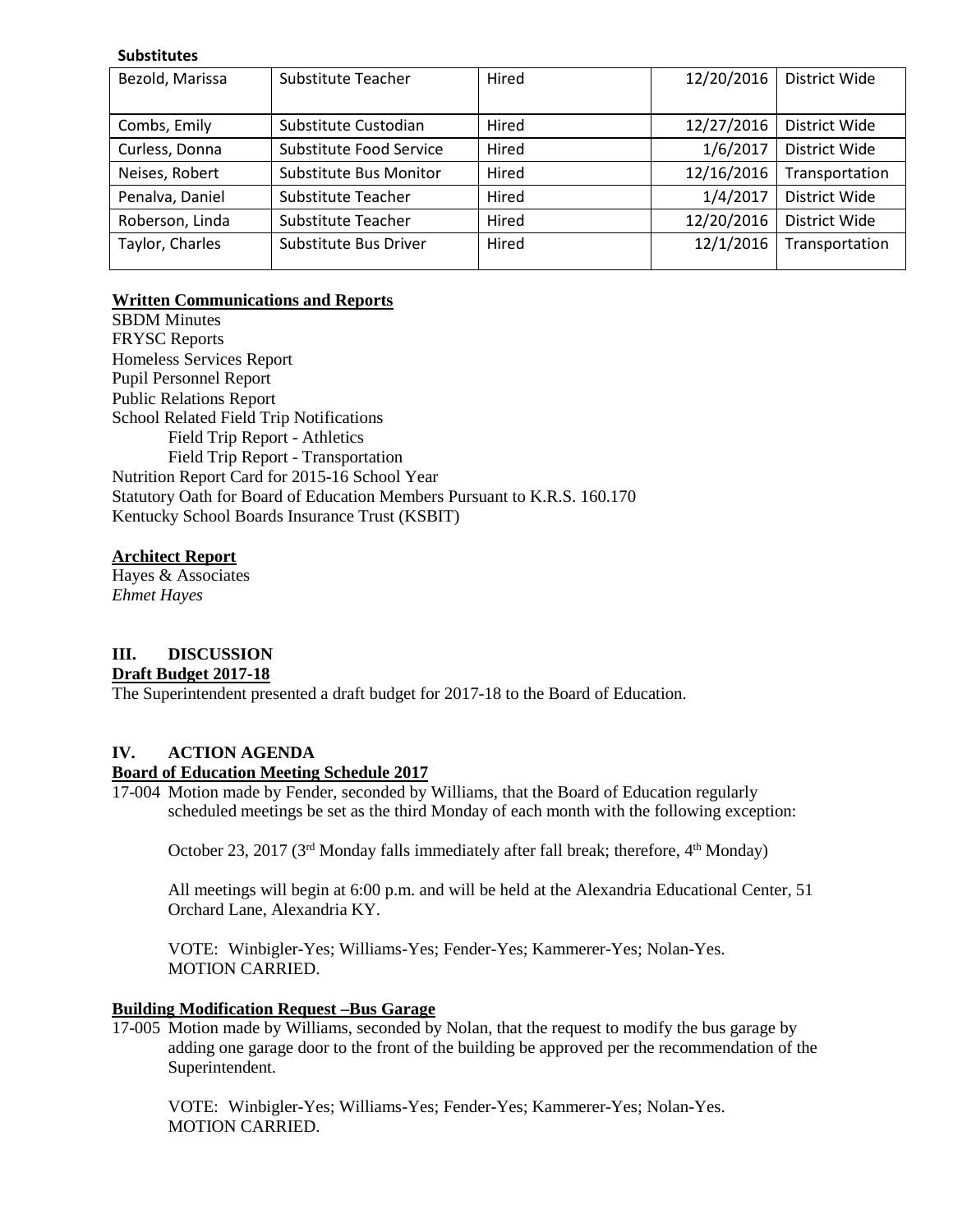# **V. CONSENT AGENDA**

17-006 Motion made by Fender, seconded by Williams, that the consent agenda be approved as presented per the recommendation of the Superintendent.

### **Minutes**

December 12, 2016 - Regular Meeting

#### **Bills - Addendum**

General Fund # 124260-124409 as listed in the Orders of the Treasurer

#### **Bills – Regular**

General Fund  $\frac{4}{3}$  124410-124557 as listed in the Orders of the Treasurer

#### **Treasurer's Report**

# Campbell County Board of Education Treasurer's Report For Month Ended December 31, 2016

|                                  | <b>Beginning</b> |                 | <b>Expenditures</b> |                  | <b>Ending</b>    |
|----------------------------------|------------------|-----------------|---------------------|------------------|------------------|
| <b>Fund</b>                      | <b>Balance</b>   | <b>Revenues</b> | <b>Salaries</b>     | <b>Others</b>    | <b>Balance</b>   |
| <b>General</b>                   | 12,128,527       | 7,095,278       | (2,892,281)         | (1,082,554)      | 15,248,970       |
| <b>Sick Leave</b><br>Retire.     | 168,257          |                 | $\boldsymbol{0}$    | $\boldsymbol{0}$ | 168,257          |
| <b>Committed</b><br><b>Funds</b> | 400,000          |                 | 0                   | $\boldsymbol{0}$ | 400,000          |
| <b>Special</b><br><b>Revenue</b> | (516, 012)       | 896,142         | (436, 223)          | (270, 314)       | (326, 406)       |
| <b>District Activity</b>         | 116,784          | 1,080           |                     | (6, 238)         | 111,627          |
| <b>Capital Outlay</b>            | 315,187          | $\mathbf 0$     | $\pmb{0}$           | (225, 380)       | 89,807           |
| <b>Building</b>                  | 975,988          | 3,636,644       | 0                   | (1,238,051)      | 3,374,581        |
| <b>Construction</b>              | 5,047,372        | $\mathbf 0$     | $\mathbf 0$         | (545, 053)       | 4,502,319        |
| <b>Debt Service</b>              | (1,463,431)      | 1,463,431       | 0                   | $\pmb{0}$        |                  |
| <b>Food Service</b>              | 68,239           | 179,173         | (91, 243)           | (165, 286)       | (9, 117)         |
| Totals *                         | \$17,240,911     | 13,271,749      | (3, 419, 747)       | (3,532,875)      | \$<br>23,560,038 |

\* Cash and cash equivalents in all funds include approx. \$377,214 in investments and certificates of

deposits yielding 0.585% and the remainder in interest-bearing checking accounts yielding 0.25%.

## **Leave of Absence Requests**

JoAnn Fornash, Bus Monitor at Transportation, from December 19, 2016 through January 27, 2017 for FMLA.

Tuesday Gabbard, Food Service Assistant at Reiley Elementary, from December 7, 2016 through December 16, 2016 for FMLA.